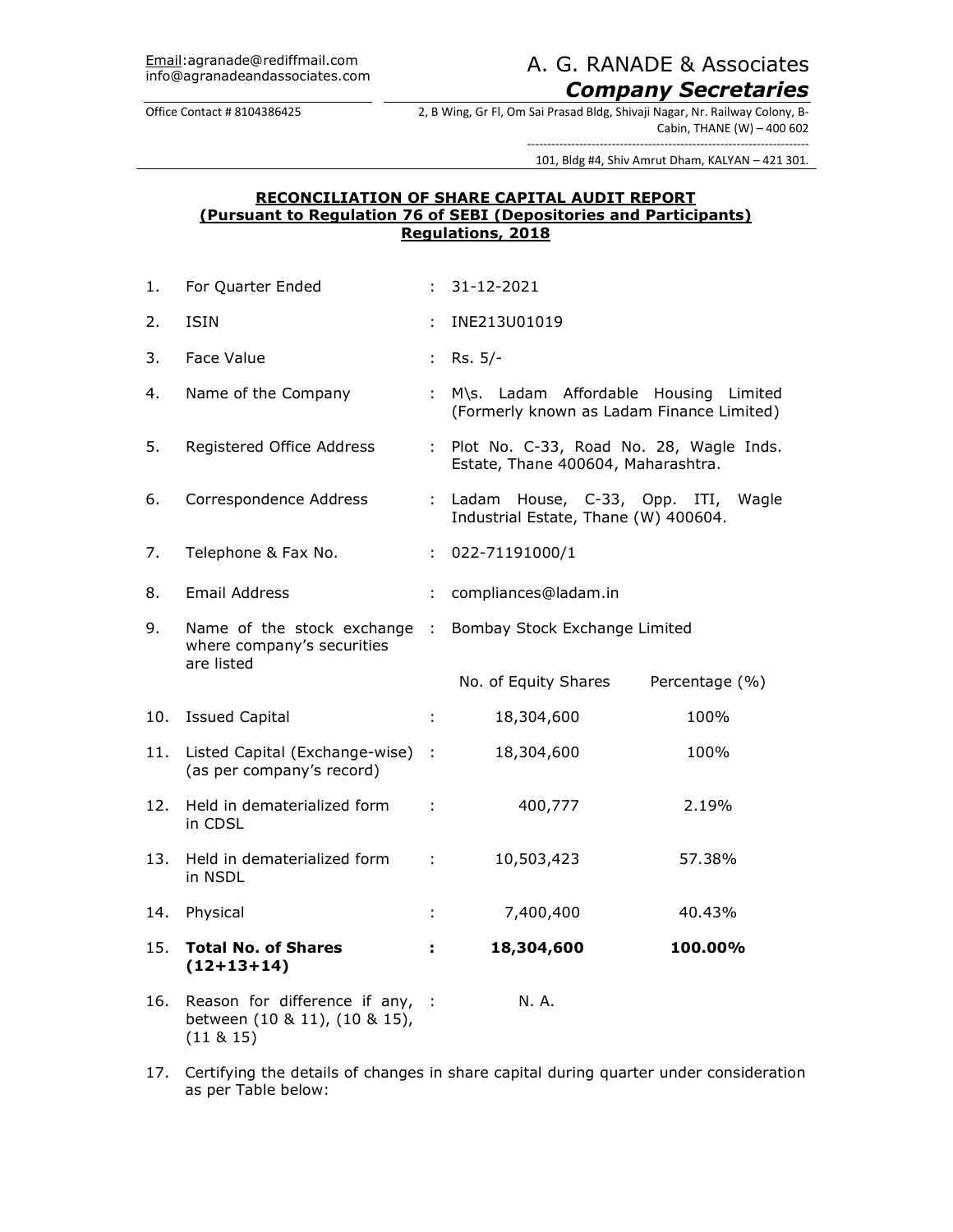## A. G. RANADE & Associates. *Company Secretaries*

#### Office Contact # 8104386425 2, B Wing, Gr Fl, Om Sai Prasad Bldg, Shivaji Nagar, Nr. Railway Colony, B-Cabin, THANE (W) – 400 602

---------------------------------------------------------------------- 101, Bldg #4, Shiv Amrut Dham, KALYAN – 421 301.

| Particul<br>ars<br>$***$ | No<br>of<br>shar<br>es | Applied<br>/Not<br>Applied<br>for listing | Listed on<br><b>Stock</b><br>Exchanges<br>Specify<br>Names) | Whether<br>intimated<br>to CDSL | Whether<br>Intimated<br>to NSDL | Tn-<br>principle,<br>approval,<br>pending<br>for SE<br>(Specify<br>Names) |
|--------------------------|------------------------|-------------------------------------------|-------------------------------------------------------------|---------------------------------|---------------------------------|---------------------------------------------------------------------------|
|                          | N. A.                  |                                           |                                                             |                                 |                                 |                                                                           |

\*\*\*Rights, Bonus, Preferential Issue, ESOP's, Amalgamation, Conversion, Buy back, Capital Reduction, Forfeiture, any other (to specify)

- 18. Register of Members is : YES updated (Yes / No):
- 19. Reference to previous quarter : N. A. with regards to excess dematerialization of shares, if any
- 20. Has the company resolved : N. A. the matter mentioned in point no: 19 above in the current quarter.
- 21. Mention the total no. of Demat requests, if any:

| Reguests                 | No. of  | No. of Shares | No. of Shares | Reason    |
|--------------------------|---------|---------------|---------------|-----------|
|                          | Reauest | Accepted      | Rejected      | for Delay |
| Confirmed within 21 days |         | 1,200         | 200           | N.A.      |
| Confirmed after 21 days  | Nil     | Nil           | Nil           | N.A.      |
| Pending beyond 21 days   | Nil     | Nil           | Nil           | N.A.      |

Note**:** There are 2 nos. of requests [1,000 shares each] received in last week of Dec 2021 which are under process as on 31st December, 2021.

| 22. | Name, Telephone & Fax No.<br>of the Company Secretary<br>and Compliance officer of the<br>Company | t. | The Company has not yet appointed any<br>Company Secretary as on the date of this<br>report in place of CS Yash Gala who had<br>resigned with effect from 30 <sup>th</sup> Sept 2021.                                                  |
|-----|---------------------------------------------------------------------------------------------------|----|----------------------------------------------------------------------------------------------------------------------------------------------------------------------------------------------------------------------------------------|
| 23. | Name, Address, Tel & Fax<br>no. Registration no. of the<br>Auditor                                |    | : A. G. Ranade & Associates<br>Practicing Company Secretary<br>2, Gr Fl, B Wing, Om Sai Prasad Building,<br>Shivaji Nagar, Nr Railway Colony,<br>B Cabin, Thane (W) 400602<br>Membership no.: FCS 6199 CP No: 6231<br>Tel.: 8104386425 |
| 24. | Appointment<br>of<br>common<br>agency for share registry<br>work if yes<br>(Name &<br>address)    |    | Purva Sharegistry (India) Private Limited<br>9, Shiv Shakti Industrial estate, J. R.<br>Boricha Marg, Lower Parel (East),<br>Mumbai 400011                                                                                             |